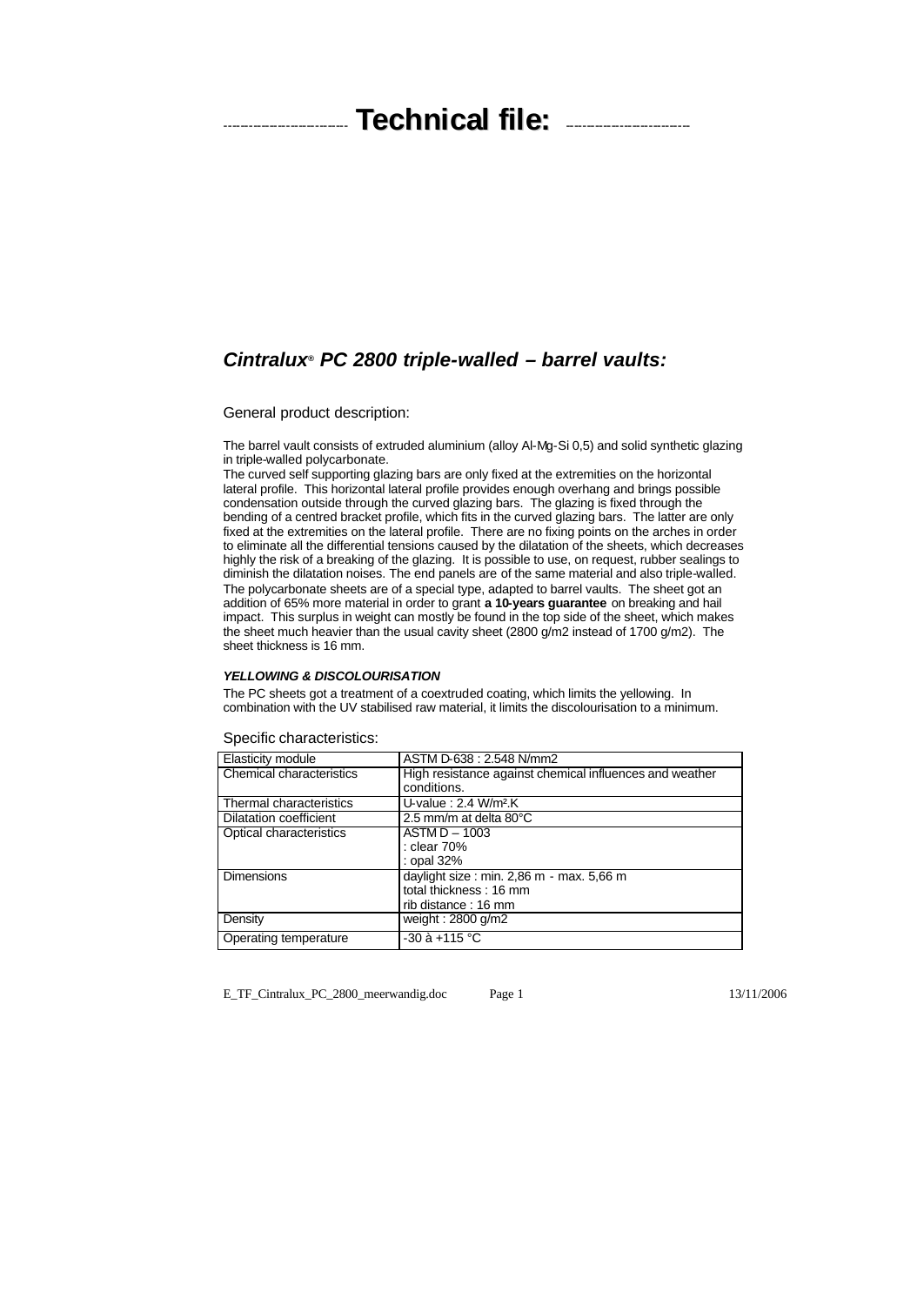## CALCULATION OF THE LATERAL FORCE:

It is sometimes necessary to know the correct value of the lateral force extended on the curb.

Through the formula below, one can calculate these forces:

F= P.B²/ 8f on  $F =$  lateral force  $P =$  snowload + dead weight (N/m2) B = overall size width (m)  $f = \text{barrel rise (m)}$ 

### FORM:

The axis-to-axis distance is determined in function of the sheet width i.e. 1050 mm. An adaptor piece is foreseen at the end.

The section of the profiles is chosen in function of the span and the charge. (V11-V41) The height in the middle is approximately a fifth of the span.(see table 1/5). A version with barrel rise height 1/8 can exceptionally be applied. (see table 1/8).

Following types are available:

| type             | width<br>curb<br>overall<br>size | width<br>curb | barrel<br>rise   | weight           |
|------------------|----------------------------------|---------------|------------------|------------------|
|                  | m                                | mm            |                  | N/m <sup>2</sup> |
| V31              | 3.76 to<br>4.16                  | 80            | 1/5              | 205              |
| $\overline{V41}$ | $4.57$ to<br>5.66                | 80            | $1/\overline{5}$ | 220              |
| type             | width<br>curb<br>overall<br>size | width<br>curb | barrel<br>rise   | weight           |
|                  | m                                | mm            |                  | N/m <sup>2</sup> |
| V31              | $2.86$ to<br>3.60                | 80            | 1/8              | 208              |
| V41              | $3.63$ to<br>4.12                | 80            | 1/8              | 220              |

E\_TF\_Cintralux\_PC\_2800\_meerwandig.doc Page 2 13/11/2006